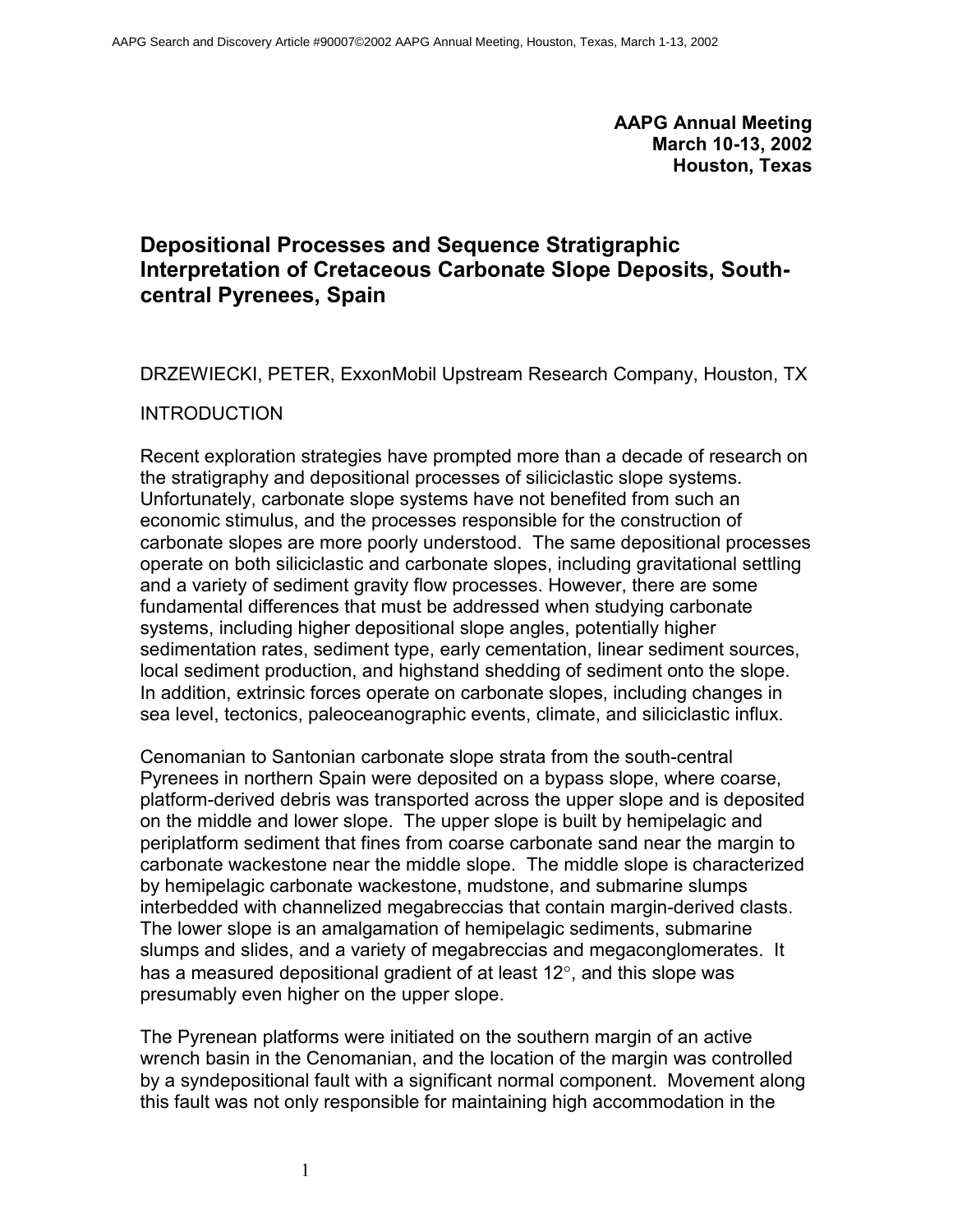basin, but it may also have acted as a triggering mechanism for the abundant sediment gravity flow deposits (mainly debrites) preserved on the middle and lower slope. The strata have been subdivided into five depositional sequences, including UK-1 (Middle Cenomanian), UK-2 (Late Cenomanian), UK-3 (Turonian), UK-4 (Late Turonian to Early Coniacian), and UK-5 (Middle Coniacian to Early Santonian). The slopes of sequences UK-1 and UK-2 are progradational in nature. Sequence UK-3 is a pelagic unit that drapes the underlying strata. Sequences UK-4 and UK-5 were deposited during an episode of major platform backstepping in response to a change from extensional to compressional tectonics.

#### SEDIMENT GRAVITY FLOW DEPOSITS

Sediment gravity flow deposits that are preserved in the slope strata of the Upper Cretaceous carbonate platforms of the south-central Pyrenees include submarine slumps and slides, and carbonate megaconglomerates/megabreccias that are interpreted as debris flow and rock fall deposits. Three main types of megaconglomerates/megabreccias have been identified:

- *Slope-derived megaconglomerates* are composed of carbonate mudstone and wackestone clasts that are similar in composition to hemipelagic and periplatform slope facies. The matrix is also composed of slope-derived wackestone and mudstone. The clasts are often contorted, suggesting they were semilithified at the time of deposition. The internal fabric is chaotic, and there is no evidence of grading. These megaconglomerates typically amalgamate to form sheet-like deposits up to 30m thick and 1km wide that are restricted to the lower slope environment. They are interpreted to have been deposited by mud-rich debris flows that originated as submarine slumps and slides higher on the slope.
- *Matrix-rich, polymictic megabreccias* are composed of a range of rudstone, grainstone, packstone, wackestone, and mudstone clasts that represent a variety of slope and platform margin facies. The matrix is composed of wackestone and mudstone, as above, but occasionally contains biota that were derived from the platform shelf (miliolids, praealveolinids). The internal fabric of these deposits is chaotic, and there is no evidence of grading. These megabreccias are channelized (25m thick, 300m wide) on the middle slope, and sheet-like (25m thick, 1km wide) on the lower slope. They are interpreted to have been deposited by debris flows that originated by collapse of the platform margin, bypass and erosion of the upper slope, and deposition on the middle and lower slope.
- *Matrix-poor, polymictic megabreccias* are composed entirely of rudstone, grainstone, packstone, and wackestone clasts derived from the margin and upper slope environments. Matrix is rare, and appears to have filtered down between the clasts after deposition. This megabreccia lithology occurs as thick (up to 60m) deposits abutting the fault at the platform margin, and as thinner beds (up to 5m) that onlap the slope and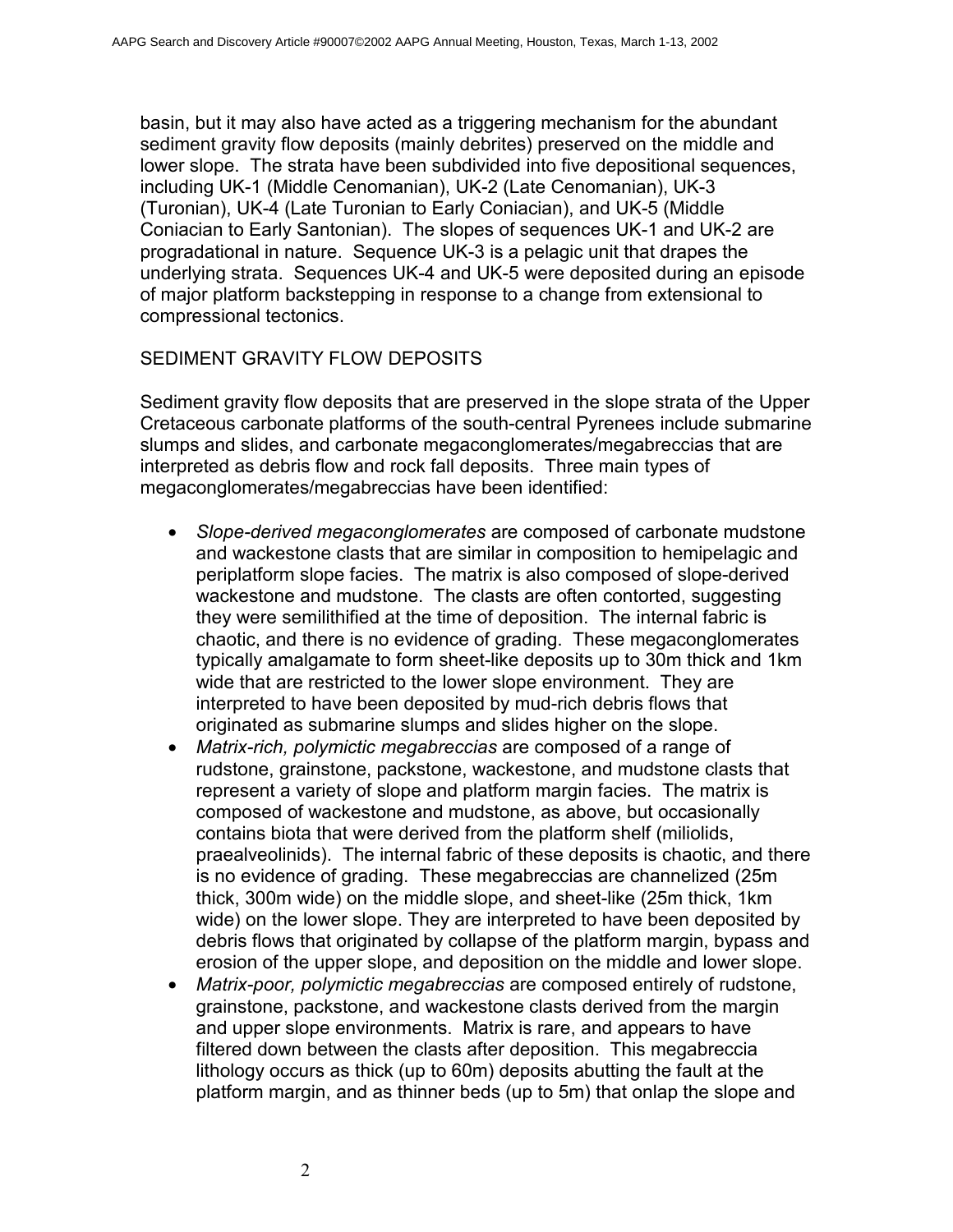extend about 500m out into the basin. The beds that extend into the basin thin downdip until they are represented by a few outlier boulders. Both types of deposits are interpreted to be the result of rock falls and debris falls. They were typically confined to a position immediately adjacent to the fault scarp, but occasionally were transported further into the basin.

In addition to the megabreccia and megaconglomerate lithologies described above, the slope contains hemipelagic sediments (deposited by gravitational settling across the slope). Periplatform grain flow deposits occur on the upper slope. Submarine slide deposits (internal bedding is undeformed) and submarine slump deposits (internal bedding is contorted) are common on the middle and lower slope.

## DEPOSITIONAL CONTROLS

Many factors influence the depositional processes that build carbonate slopes, including slope gradient, sedimentation rates, sediment type, early cementation, highstand shedding of sediment, relative changes in sea level, tectonics, paleoceanographic events, climate, and siliciclastic influx. The major controls on slope deposition for sequences UK-1 to UK-5 include:

- *Sediment type* is a major control on slope stability and depositional processes. Mud-rich middle and lower slope sediments like those in the Pyrenean Basin are unstable at depositional gradients greater than 5° (Kenter, 1990), and would certainly be unstable at the 12° slopes measured for sequences UK-1 and UK-2. These lower and middle slope sediments have been extensively resedimented by submarine slides, slumps, and debris flows (slope-derived megaconglomerates). Coarser, more mud-lean debris flows resulted in the matrix-rich polymictic megabreccias. Rock falls and debris falls resulted when mud was absent (matrix-poor polymictic megabreccias). When coarse debris was not available (for example, in sequence UK-3) only submarine slumps, slides, and slope-derived megaconglomerates were deposited.
- *Slope gradient* provides a fundamental control on the initiation and deposition of sediment gravity flow deposits (Figure 1). Mud-rich submarine slides, slumps, and slope-derived megaconglomerates are common on the lower slope, and are rare on the middle and upper slopes. The coarser matrix-rich polymictic megabreccias were deposited at slightly higher depositional angles in the middle and lower slopes, and matrix-poor polymictic megabreccias were deposited on the upper and middle slopes, where the depositional gradient was most likely greatest. The apparent lack of carbonate turbidites can be explained by the slope gradient as well. Turbidites are unlikely to be deposited on the steep slopes observed in these sequences (Figure 1).
- *Regional and local tectonics* are interpreted to have played a major role in controlling slope sedimentation in sequences UK-1 through UK-5. High rates of increase of accommodation associated with wrench tectonics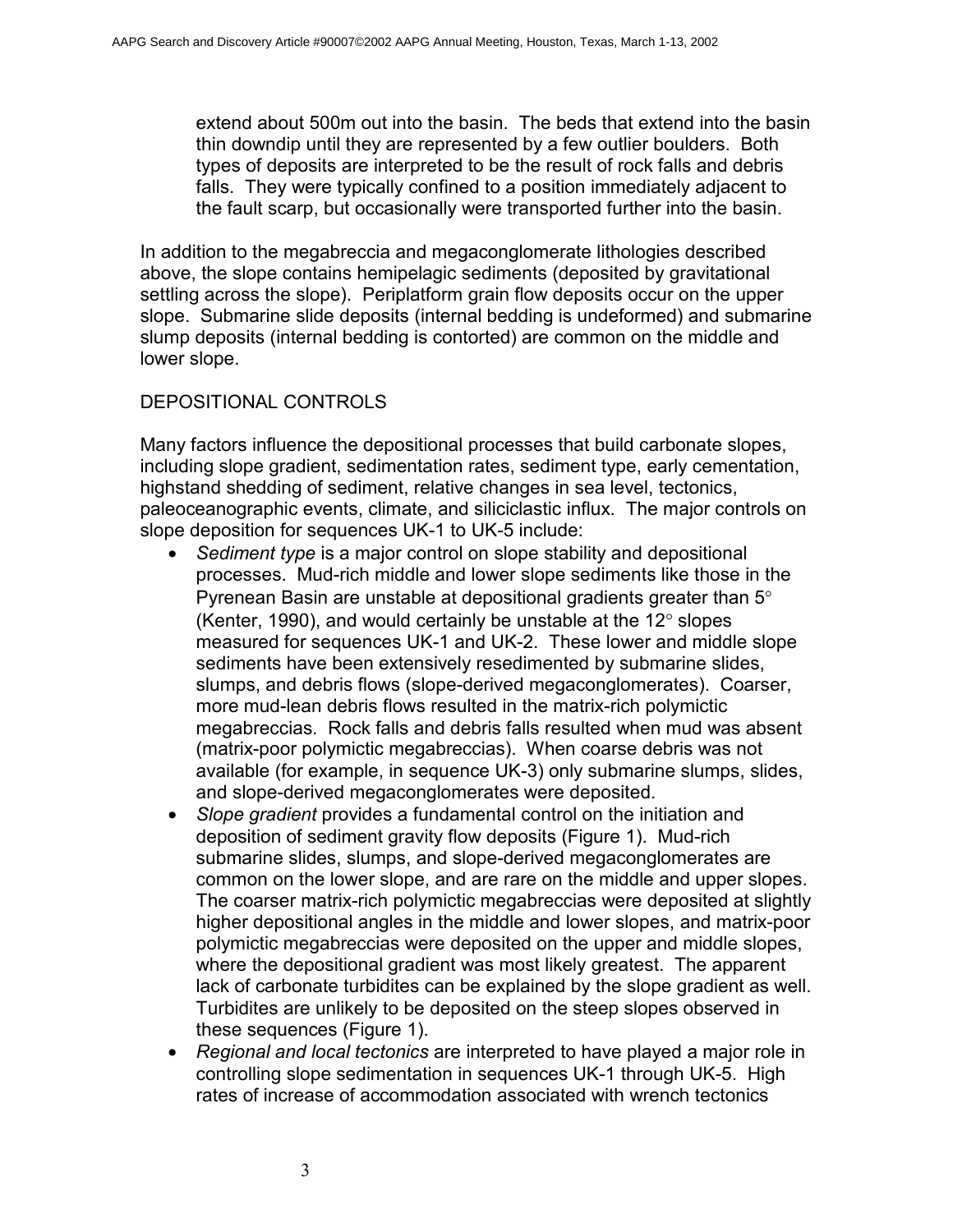during deposition of sequences UK-1 and UK-2 were the primary cause of steep depositional gradients on the slope. In addition, seismic activity along local faults is a likely triggering mechanism for the margin-derived debrites. Slope gradients and the abundance of debrites decreased in sequences UK-4 and UK-5, as the carbonate platforms backstepped in response to the initiation foreland basin tectonics.

- *Relative falls in sea level* are commonly interpreted as major controls on carbonate slope sedimentation, either through exposure and erosion of the shelf margin, or by promoting slope failure by decreasing pore fluid pressures in slope sediments. Although there are a number of debrites with margin-derived clasts that have evidence of subaerial exposure, it is unclear whether a fall in sea-level alone is responsible for these deposits. Similar lithologies occur in both lowstand and highstand systems tracts.
- *A paleoceanographic event* at the Cenomanian-Turonian boundary resulted in the drowning of the Cenomanian platform and cessation of shallow carbonate production during sequence UK-3. Consequently, no coarse carbonate material was available for transport into the basin, and only submarine slumps, slides, and slope-derived megaconglomerates were deposited. At this time, the basin was beginning to fill up through stratal onlap, and the slope gradient probably decreased with time.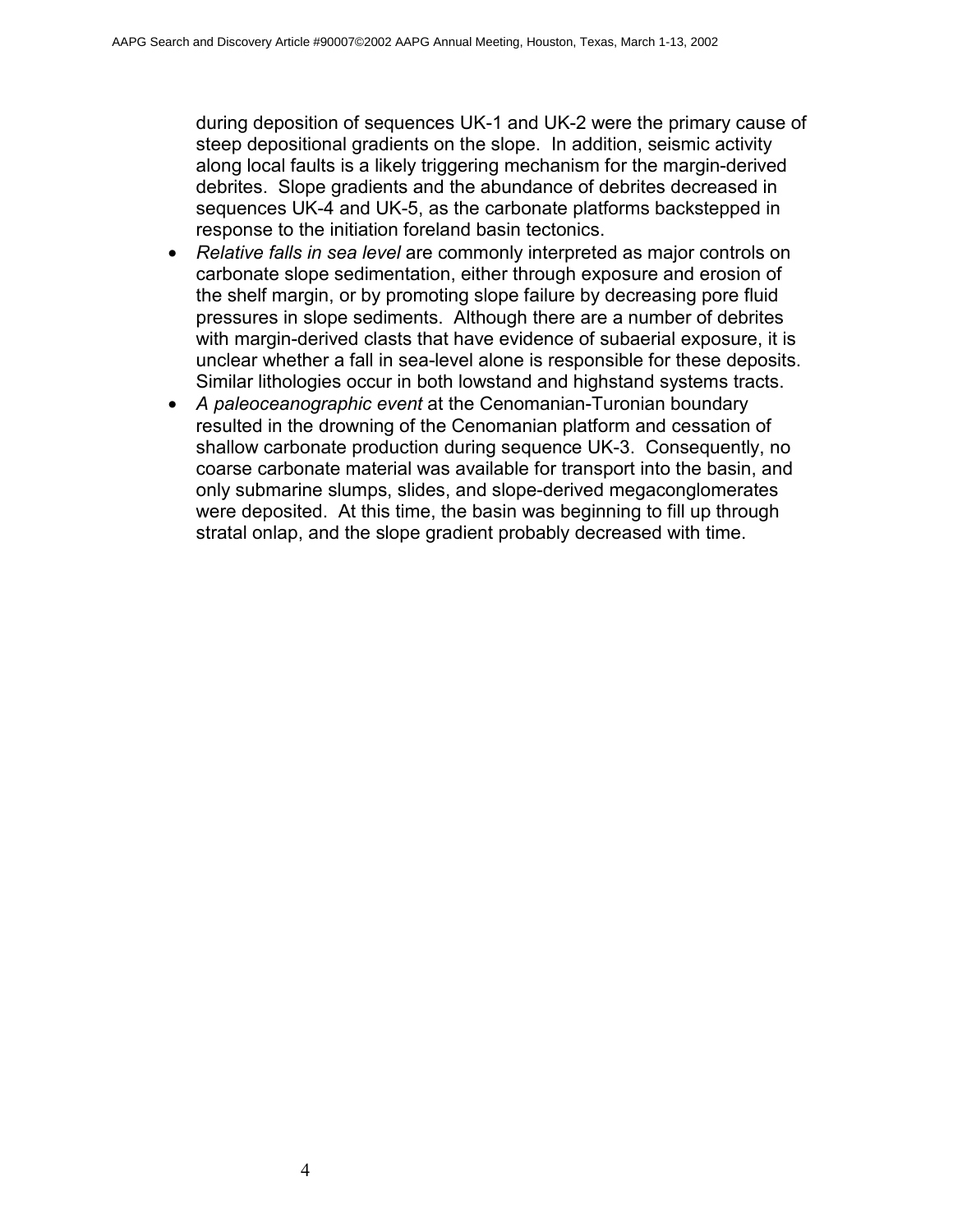

Figure 1. Relationship between depositional products and slope angles for carbonate slopes from the Bahamas and several ancient examples. Data was compiled from Drzewiecki and Simo (2001), Eberli (1987), Enos and Stephens (1993), Harris (1994), Hiscott an James (1985), Kenter and Campbell (1991), Lehrmann et al. (1998), Mullins and Neuman (1979), Mullins et al. (1984), Playford (1980), Playford et al. (1989), Schlager and Ginsburg (1981), and Srivastava et al. (1972).

## SEQUENCE STRATIGRAPHIC MODELS

The lateral and vertical slope facies associations varied as the depositional controls discussed above evolved through time. Typical vertical facies stacking patterns for prograding, draping, and backstepping slopes in the Pyrenean Basin are outlined below and shown in Figure 2.

Prograding slopes (UK-1 and UK-2, Figure 2) have a lowstand systems tract that is underlain by an erosional surface. The lowstand systems tract (LST) in sequence UK-1 does not contain any resedimented deposits, and is interpreted to have been a low angle ramp. The LST of sequence UK-2 is composed of debrites containing margin-derived clasts that have evidence of subaerial exposure. The transgressive systems tract (TST) records condensed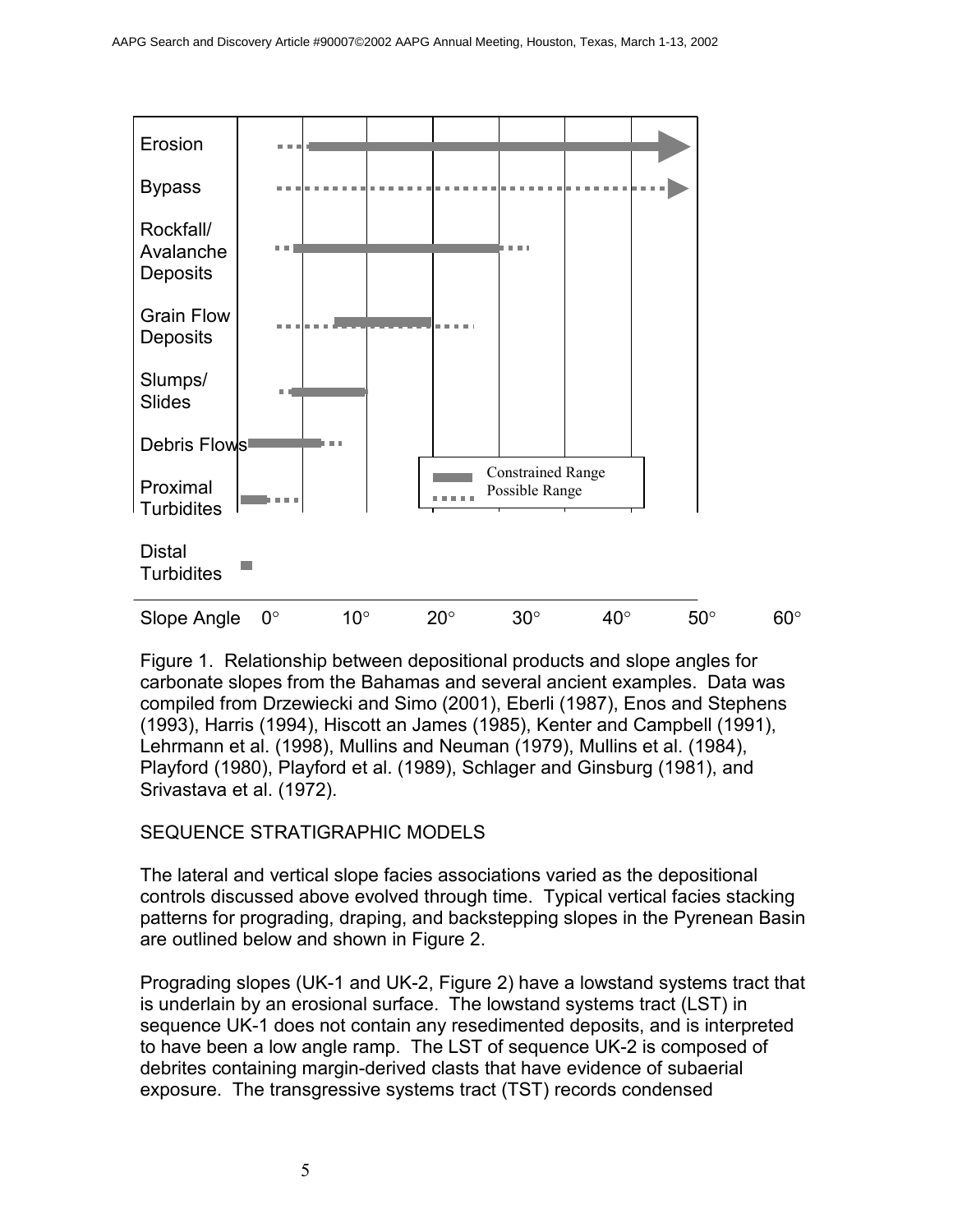sedimentation, but may be resedimented if the slope gradient is steep enough. The highstand systems tract (HST) of UK-1 is a shallowing-upward succession of periplatform and pelagic sediments that records progradation. The latest HST deposits contain submarine slumps, slides, and slope-derived megconglomerates, suggesting that the slope steepened with time. Sequence UK-2 appears to have had a steep depositional slope throughout the HST, and is composed of submarine slumps, slides, slope-derived megaconglomerates, and matrix-rich polymictic megabreccias, with little material left in its original depositional state. A high frequency cyclicity exists composed of matrix-rich polymictic megabreccias at the base, submarine slumps, slides, and slopederived megaconglomerates in the middle, and periplatform grain flow deposits at the top. These vertical facies assemblages reflect progradational stacking of the lateral facies assemblages that make up the slope during deposition of sequence UK-2.

Sequence UK-3 drapes the underlying sequences and is composed entirely of fine pelagic mudstone to packstone (Figure 2). The slope of UK-3 is composed of pelagic sediment, submarine slumps, slides, and slope-derived megconglomerates in the TST (no LST observed). Resedimented deposits decrease in abundance in the HST, as the slope gradient was reduced by sediment onlap.

The backstepping platforms (UK-4 and UK-5, Figure 2) contain matrix-rich and matrix-poor polymictic megabreccias in the LST and TST. In sequence UK-5, deposition of the matrix-poor polymictic megabreccias was deposited in response to development of a fault scarp over the platform margin of sequences UK-1 and UK-2. Coarse sediments were shed from this scarp as rock falls and debris falls. HST deposits for sequence UK-4 are trapped updip of the study area. HST deposits for sequence UK-5 are composed of a thick package of fine-grained pelagic and periplatform sediments that have limited evidence of submarine slumping. Coarse material was trapped in a landward location, as the shelf margin backstepped tens of kilometers.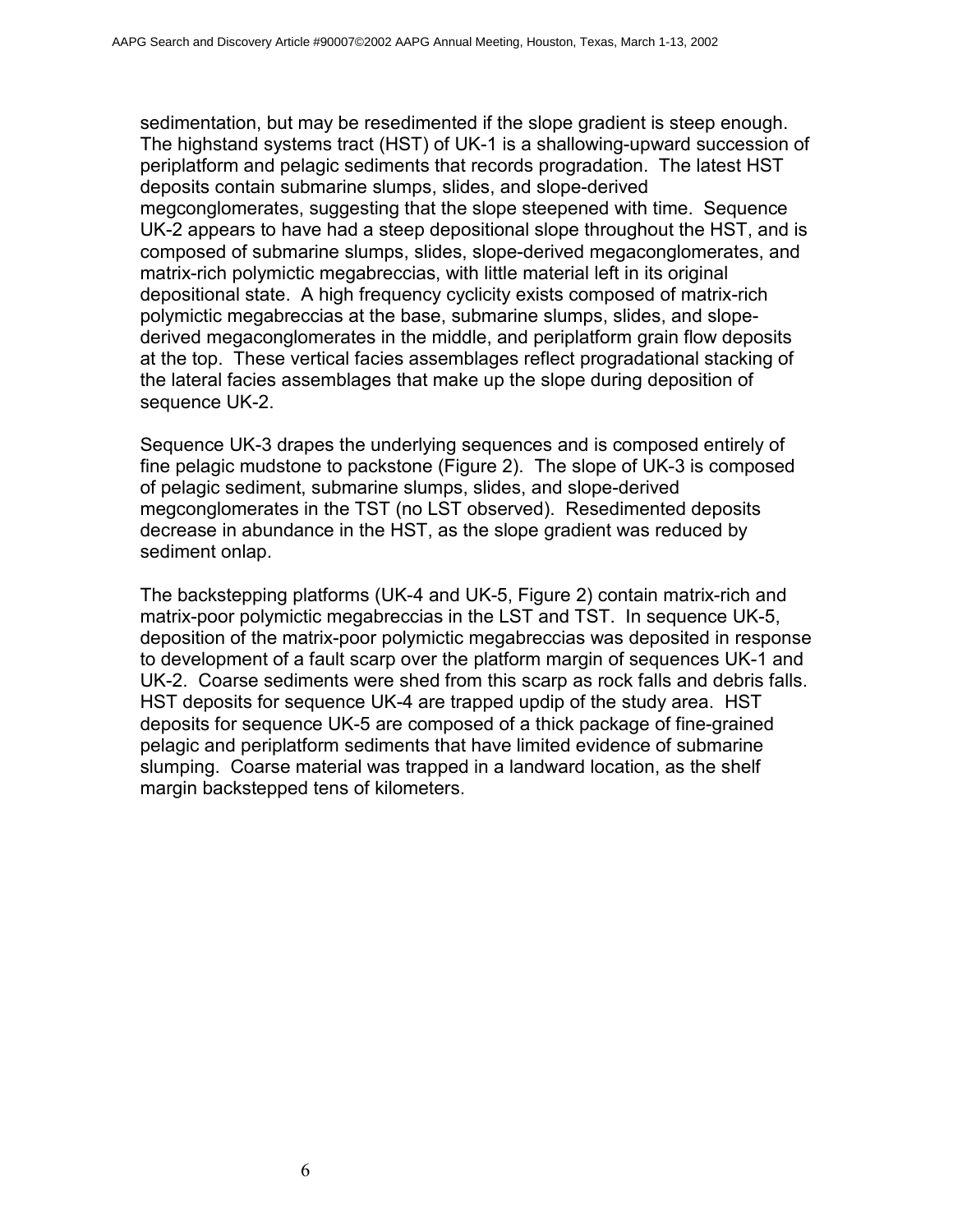

 Figure 2. Vertical facies associations for prograding (Sequence UK-2), draping (Sequence UK-3), and backstepping (Sequence UK-5) slopes. Facies A contains hemipelagic carbonates, marls, and grain flow deposits that represent background slope sedimentation. Facies B contains resedimented slope deposits. Facies C contains resedimented slope and margin deposits. Thicknesses are given in meters. SB = sequence boundary, mfs = maximum flooding surface, LST = lowstand systems tract, TST = transgressive systems tract, and HST = highstand systems tract.

#### **CONCLUSIONS**

Upper Cretaceous slopes in the Pyrenean Basin contain a variety of gravity flow deposits that were laid down in response to a number of depositional controls, the most important of which were slope gradient, sediment type, relative changes in sea level, tectonics, and a paleoceanographic event. Mud-rich lithologies (submarine slumps, slides, and muddy debrites) were confined to the lower slope where the depositional gradient was the lowest. Mud-poor deposits (coarsegrained debrites, rock fall deposits, and debris fall deposits) can be deposited on higher depositional gradients, and occur on the upper and middle slope as well. Tectonics were responsible for creating a steep depositional profile, and provided a triggering mechanism for the initiation of submarine slumps, slides, and debris flows. In addition, a fault scarp on the seafloor provided the relief necessary for the deposition of rock fall and debris fall deposits in sequence UK-5. Relative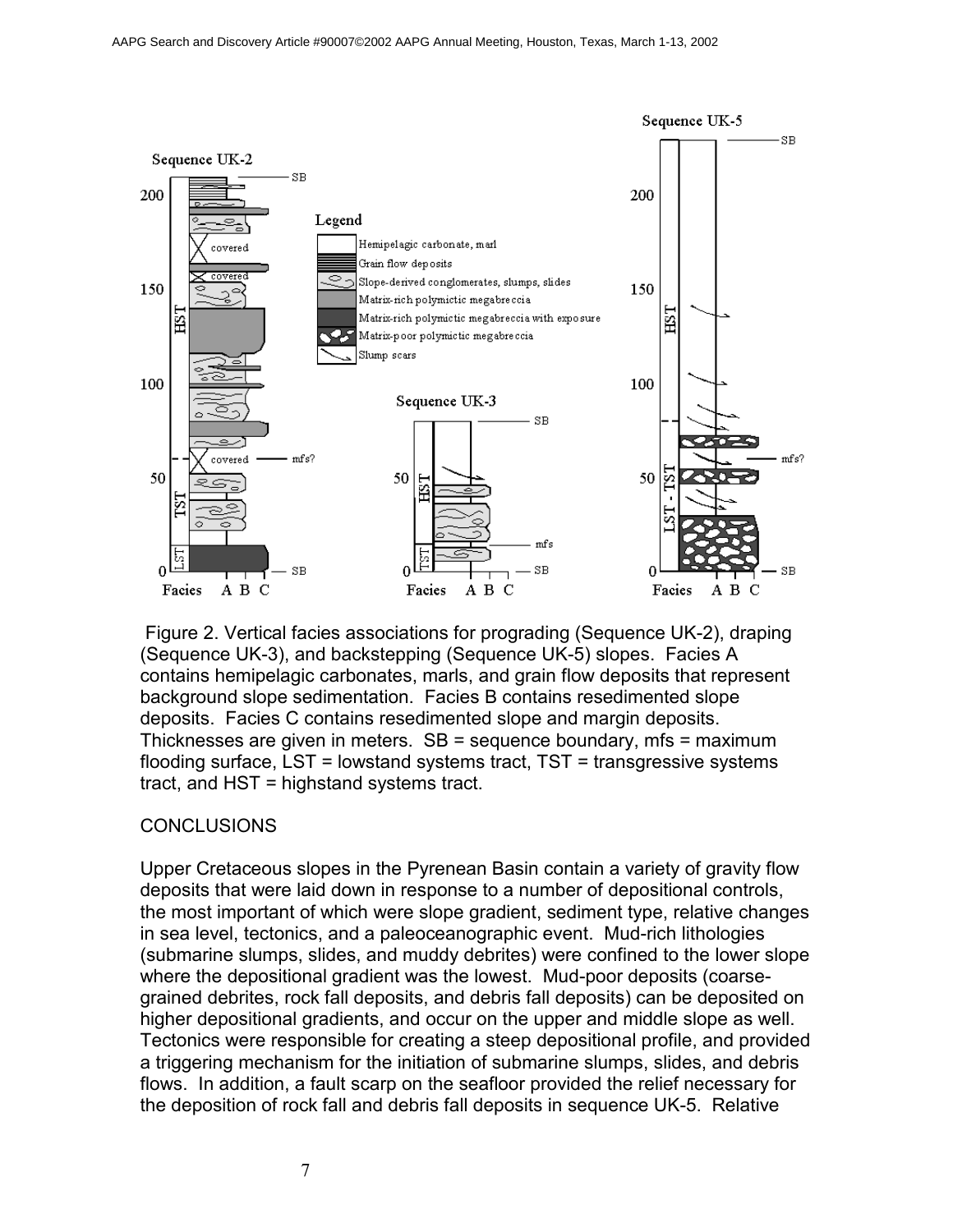falls in sea level may have also been responsible for the erosion and deposition of margin-derived debris in the basin.

Prograding, draping, and backstepping slopes have different lateral and vertical distributions of slope sediment types. Prograding slopes have resedimented deposits in all system tracts reflecting the maintenance of high deposition slope angles. The overall facies stacking pattern shallows upward, in response to the progradation of shallower facies into the basin. The draping slope lacks coarse material, and is dominated by fine-grained submarine slumps, slides, and slopederived megaconglomerates. Both draping and backstepping slopes record a decrease in resedimented deposits in the HST as compared to the LST and TST. This reflects the retrogradation of the shallow carbonate factory, and the decrease in depositional slope angle associated with the infilling of the basin through stratal onlap.

## REFERENCES

Drzewiecki, P. A., and Simo, J. A., in press. Depositional processes, triggering mechanisms, and sediment composition of carbonate mass gravity deposits: Examples from the Late Cretaceous of the south-central Pyrenees, Spain. Accepted by *Sedimentary Geology* for publication in 2001.

Eberli, G.P., 1987. Carbonate turbidite sequences deposited in rift-basins of the Jurassic Tethys Ocean (Eastern Alps, Switzerland). *Sedimentology* 34, 363-388. Enos, P., and Stephens, B. P., 1993. Mid-Cretaceous basin margin carbonates. *Sedimentology* 40, 539-556.

Harris, M. T., 1994. The foreslope and toe-of-slope facies of the Middle Triassic Latemar buildup (Dolomites, Northern Italy). *Journal of Sedimentary. Research* B64, 132-145.

Hiscott, R. N., and James, N. P., 1985. Carbonate debris flows, Cow Head Group, Western Newfoundland. *Journal of Sedimentary Petrology* 55, 735-745. Kenter, J. A. M., 1990. Carbonate platform flanks: slope angle and sediment fabric. *Sedimentology* 37, 777-794.

Kenter, J. A. M., and Campbell, E., 1991. Sedimentation on a Lower Jurassic carbonate platform flank: geometry, sediment fabric and related depositional structures (Djebel Bou Dahar, High Atlas, Morocco). *Sedimentary Geology* 72, 1-34.

Lehrmann, D. J., Wei, J., and Enos, P., 1998. Controls on facies architecture of a large Triassic carbonate platform: the great bank of Guizhou, Nanpanjiang Basin, South China. *Journal of Sedimentary Research* 68, 311-326.

Mullins, H. T., and Neumann, A. C., 1979. Deep carbonate bank margin structure and sedimentation in the Northern Bahamas. SEPM Special Publication 27, 165-192.

Mullins, H. T., Heath, K. C., Van Buren, M., and Newton, C. R., 1984. Anatomy of a modern open-ocean carbonate slope: Northern Little Bahamas Bank. *Sedimentology* 31, 141-168.